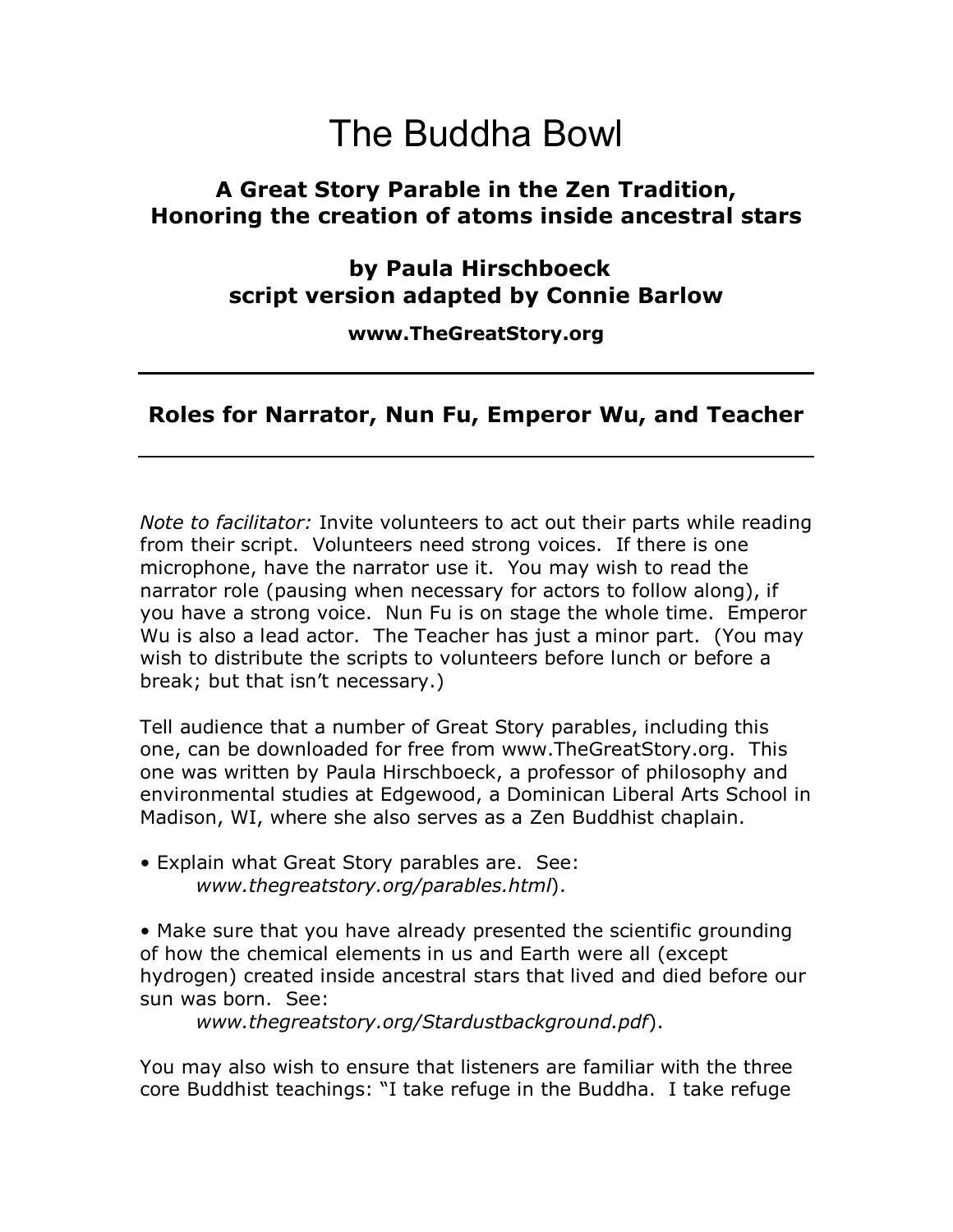in the Dharma. I take refuge in the Sangha." (Because the climax of the parable speaks about "taking refuge in the Great Self.")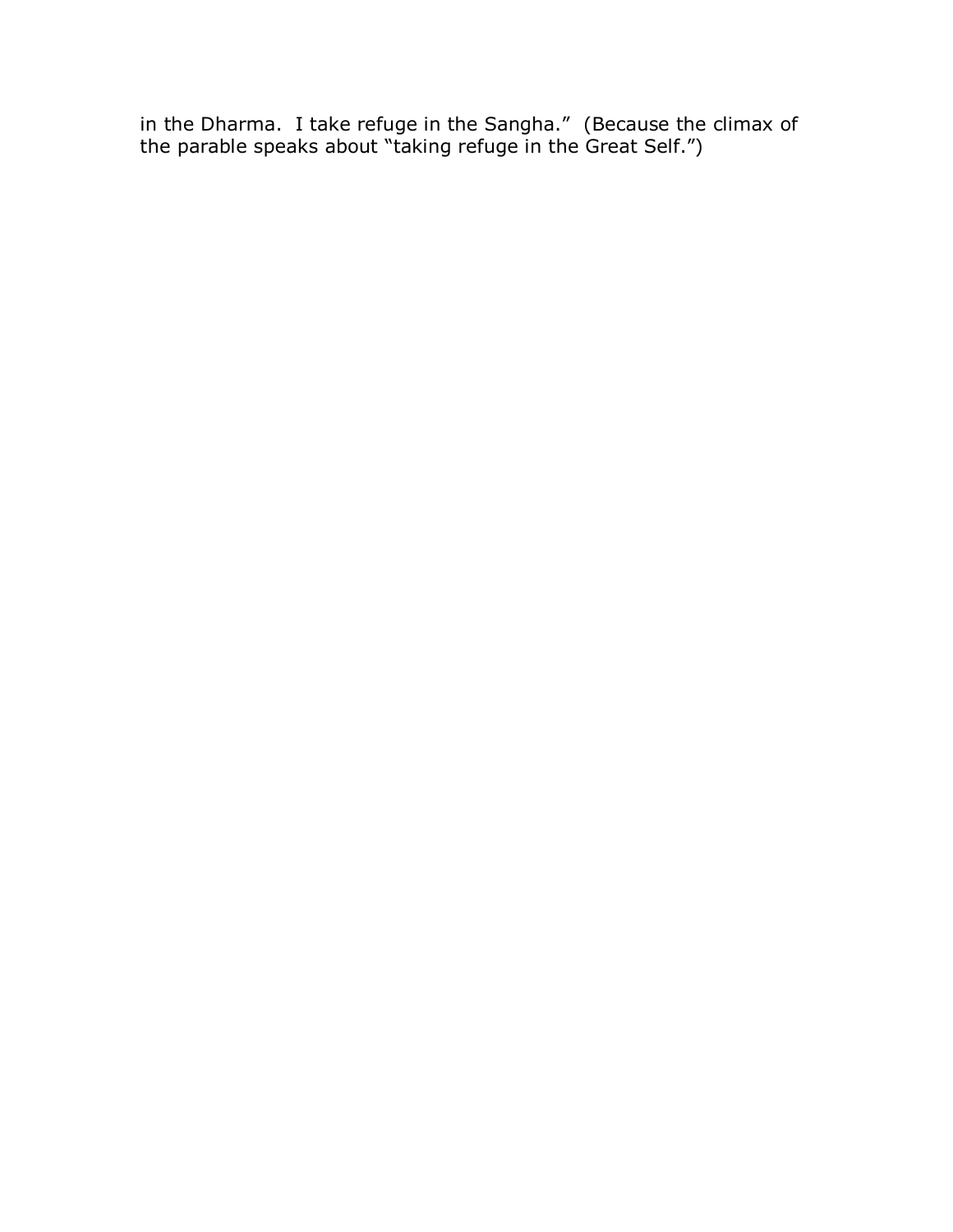# *Narrator role*  for "The Buddha Bowl"

*Note to Narrator: Stand or sit at the center back of "stage" while the actors act in front of you. Read what is in bold here. Keep track of the action to pace your reading. Because all you do is read, not act, take responsibility for the successful flow of the play. If an actor is unaware it is their turn to speak, prompt them. If they seem to have missed a behavior you are reading, repeat the phrase, and so on. This is a serious play, but be sure to have fun. Mistakes are perfectly okay.* 

*Begin after Nun Fu and Emperor Wu are standing on the stage.* 

**NARRATOR: "Once upon a time, there was a mighty emperor. Emperor Wu had an ancient treasure that he valued above all his many possessions. This was a bowl made from the skull of a revered Buddhist master. Whenever Emperor Wu drank tea from the delicate polished skull, he felt at one with the wisdom**  of the ages.<sup>"</sup>

EMPEROR WU: "Ahhhhhhh!

**NARRATOR: "This special bowl became his "Buddha Bowl." One day a nun from the nearby monastery was serving the emperor his tea. Nun Fu was a rather dreamy Buddhist nun. On this particular day, while pouring tea, she spilled a few drops on the emperor's**  hand."

EMPEROR: "Aaargh!"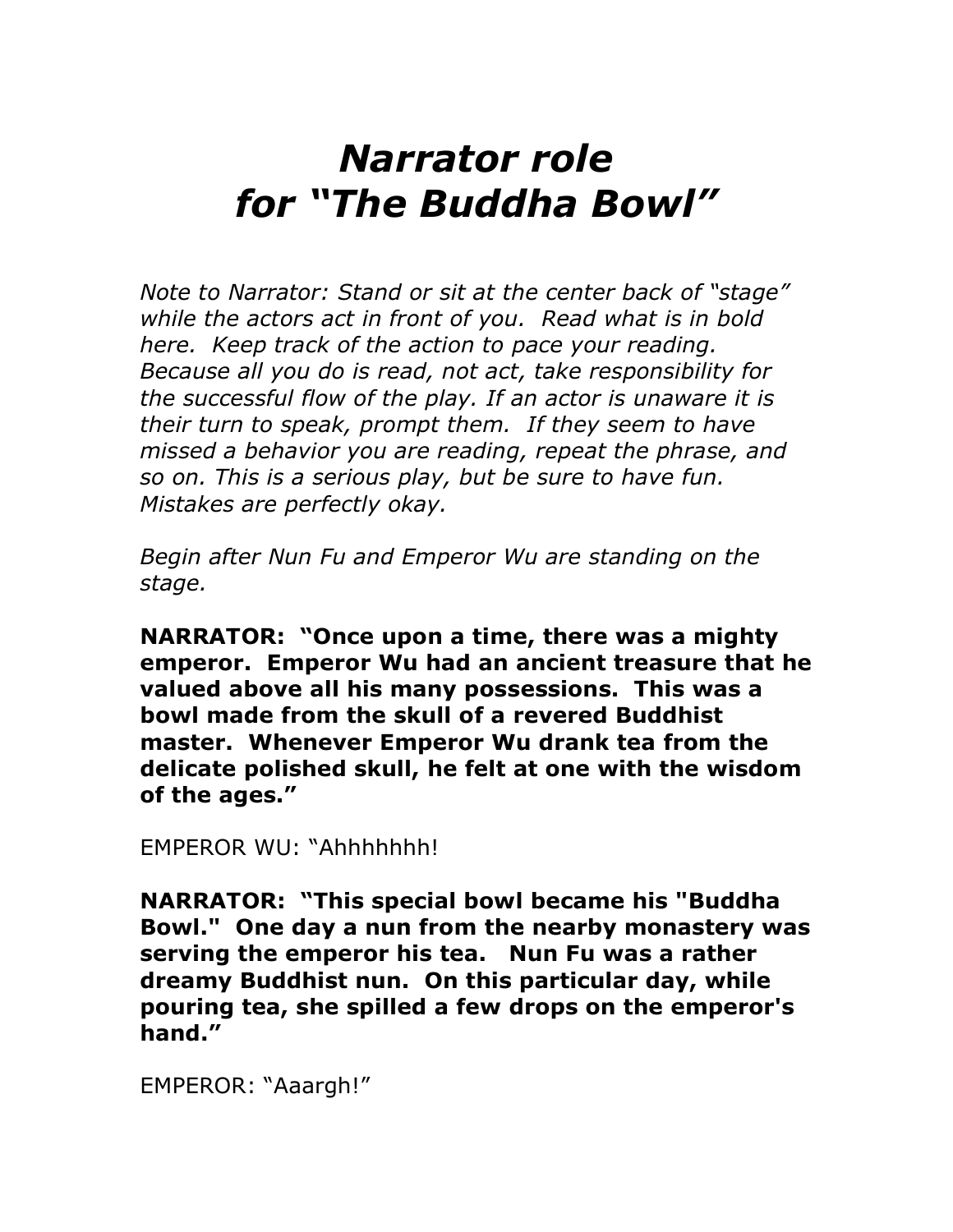**NARRATOR: "The hot liquid burned. The bowl fell from the Emperorís hands, shattering into numberless pieces. Fu stared at the white bone bits on the black stone floor. Then she became strangely calm, entranced by the sight."** 

NUN FU: "Like stars strewn through the night."

#### **NARRATOR: "Then she heard Emperor Wu shouting."**

EMPEROR WU: "My precious Buddha bowl, gone, because of your clumsiness!"

#### **NARRATOR: "Fu looked up and met the emperor's** angry gaze."

EMPEROR WU: "You must find me another or I will have YOUR skull, Nun Fu!"

**NARRATOR: "Emperor Wu kicked aside the bits of broken skull, and then stormed out. Fu quietly returned to her monastery. There, she approached her teacher's door and knocked three times as prescribed.î** 

TEACHER: "Enter."

**NARRATOR: "Nun Fu entered, and bowed before her teacher. Nun Fu then told of her predicament.** [pause] **When she finished speaking, the two nuns bowed to one another and entered into silence. Then the teacher spoke a koan for Fu.î** 

TEACHER: FIND YOUR GREAT SELF. THE BUDDHA BOWL OF THE STARS SHALL APPEAR FOR YOU TO USE AT WILL."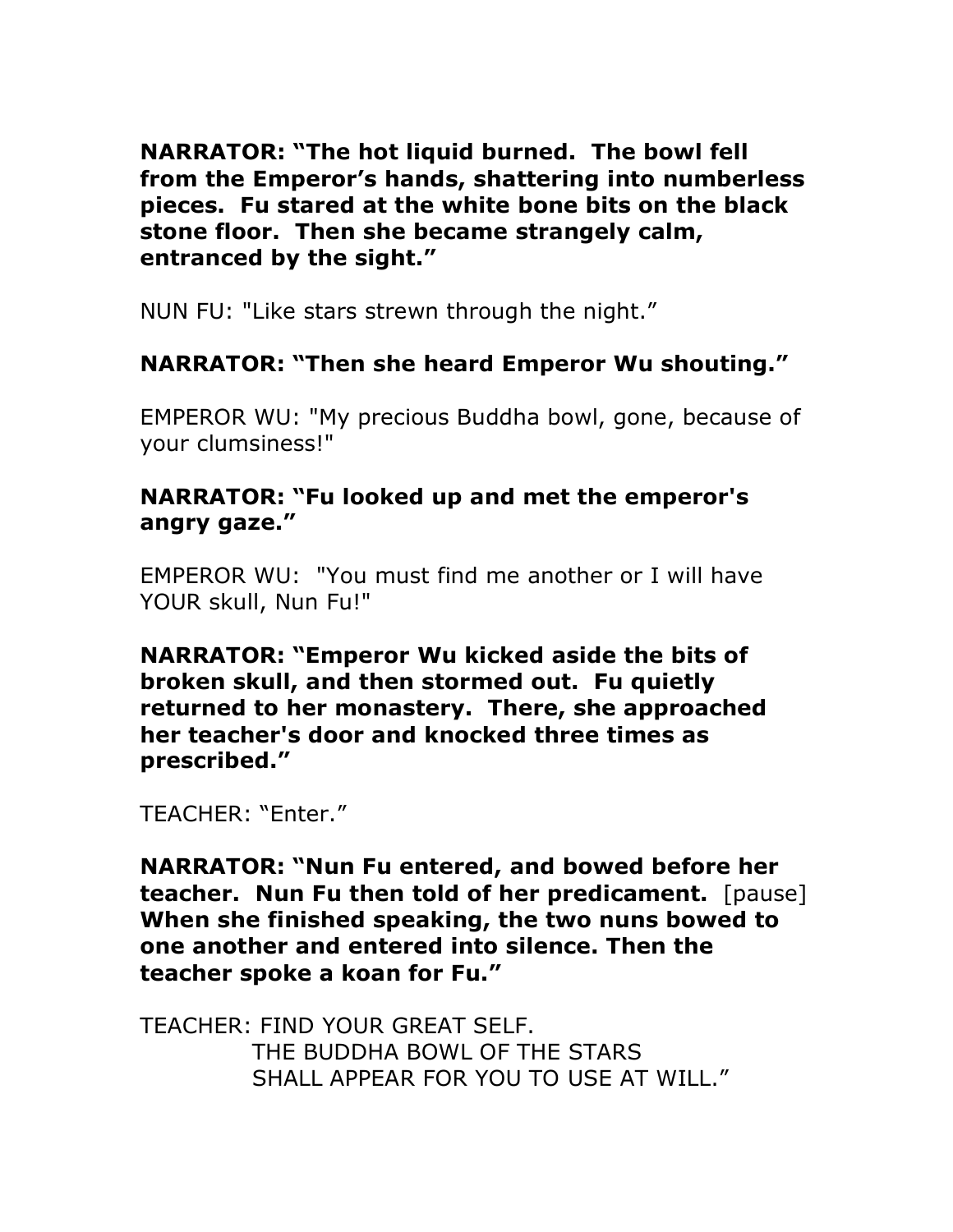#### **NARRATOR: "Fu bowed and left. The koan rang in her ears.î**

NUN FU: "Find your great self. The Buddha Bowl of the stars shall appear for you to use at will. . . Find your great self. The Buddha Bowl of the stars shall appear for you to use at will."

**NARRATOR: "As Nun Fu repeated the koan, the words echoed within her skull. They reverberated through her bones.** 

 **The Emperor's official tea ceremony was to be held at the next full moon, almost two weeks away. When Fu went into the monastery garden that first evening, she saw the white sliver of the new moon appear in the west as the sun was setting. She stayed in the garden long into the night, gazing at the stars, while turning the simple words of her teacher over and over in her mind. Each evening for the next twelve days, Fu went into the garden, where she watched the stars appear while breathing her koan into her very bones.** 

 **By day Nun Fu was assigned to work in the little Zen garden. There she raked patterns into the sand around the carefully placed rocks. Sunlight glinted off**  the myriad bits of quartz  $-$  of silica  $-$  at her feet. **Suddenly, while looking at the stones at her feet, she paused her raking and exclaimed ..."** 

NUN FU: "Daytime stars! All around me, daytime stars!"

**NARRATOR: Each evening Fu watched the night-time stars appear and scatter themselves into deep space. Breathing in the dark, meditating without end, she surrendered herself to the koan. The simple words were taking her deeper and deeper into the emptiness of space, to the time before the light of stars was born.**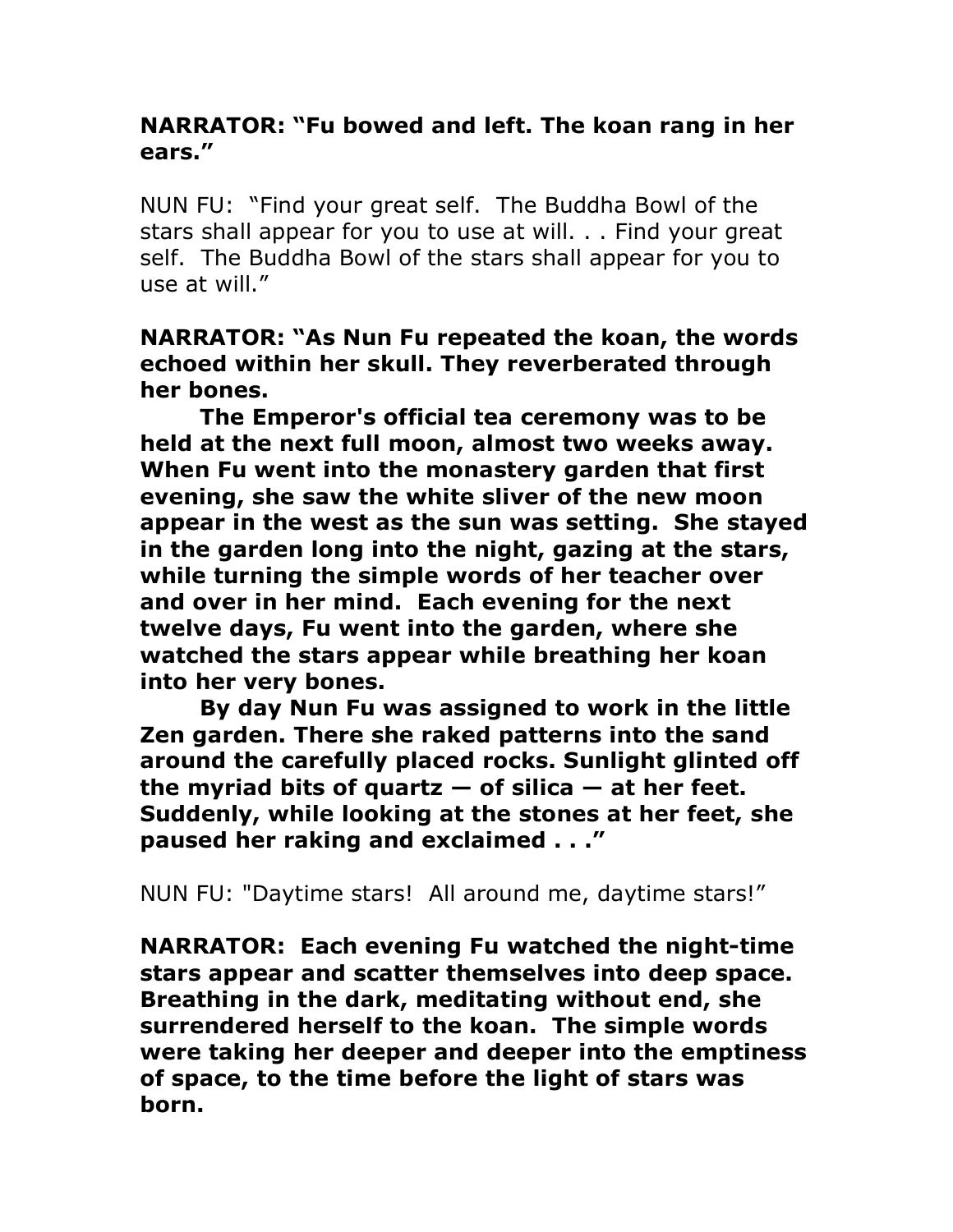NUN FU: "Body and mind dropping off into astonishing Radiance... Everything arising together out of that Radiance... The Starburst breaking open the wonder of the Universe."

#### **NARRATOR: "Fu herself became this Vastness. She became Vastness watching Itself unfold. Fu was light and air and water and earth. She** *became* **the Universe of stones and bones, of sunshine and sand.** . .[pause]

**The days and nights pass. It is now full moon day. Fu prepares for meeting the Emperor by shaving her head.** [pause]

**Fu softly touches her smooth round skull. One final time, she speaks her koan.î**

NUN FU: "Find your Great Self. The Buddha Bowl of the stars shall appear for you to use at will."

**NARRATOR: "The sun is now setting. It is time for Nun Fu to return to Emperor Wu's palace and prepare for the tea ceremony.** [pause while Fu exits stage]

 **Emperor Wu comes to the tea ceremony wearing his finest silks.** 

 **The Emperor welcomes his noble guests. Then he holds out his hand, waiting for the new Buddha Bowl to be placed upon it.** 

**Nun Fu appears at the entrance with one hand clenched at her belly, keeping her head bowed. With small steps, she approaches the Emperor, coming to stand before him. The room is silent, tense. Everyone is waiting. Suddenly she flings open her fingers. Sand scatters across the floor. At that moment the light of the full moon shines through the eastern window onto the black stone floor. The sand glistens as brightly as stars in the night sky.** 

**Fu rises to her full height, and looks straight into**  the Emperor's eyes. A power  $-$  the power of her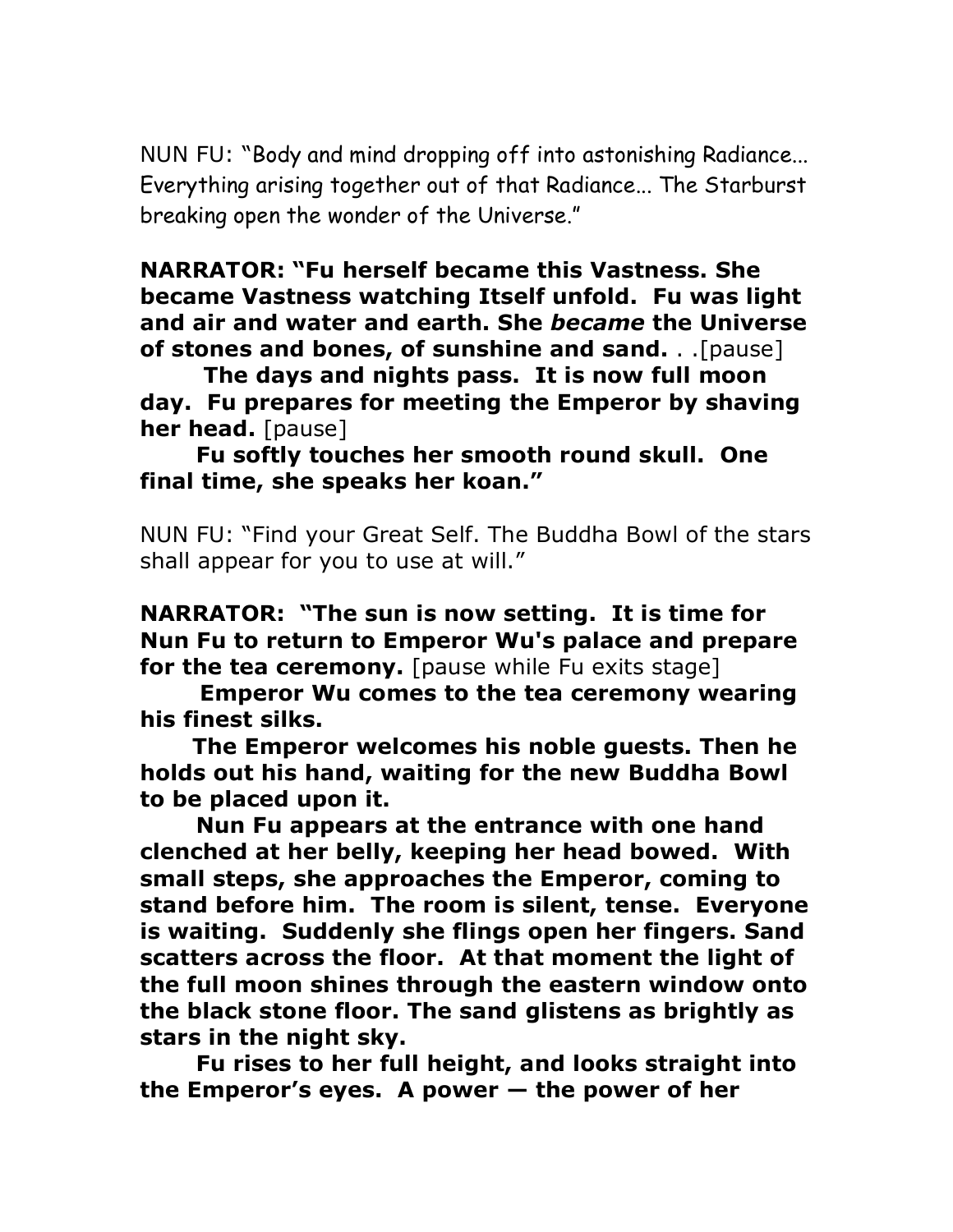#### Great Self – seems to flow through her. And she speaks:"

NUN FU: "Receive the Buddha Bowl of the stars. Know it as your very Self. Star, Sand, Stone, Bone  $-$  All take refuge in the one Being of the Universe. Will YOU take refuge in the Great Self which is not separate, but is one?"

**NARRATOR: Fu bows very deeply, and hears the rustle of silk before her.** [pause for Emperor to go to Fu and begin serving *her* tea.] **When she finally rises, Emperor Wu is standing there, serving HER a bowl of tea.** 

**NARRATOR:** *[Join the actors in bowing to audience.]*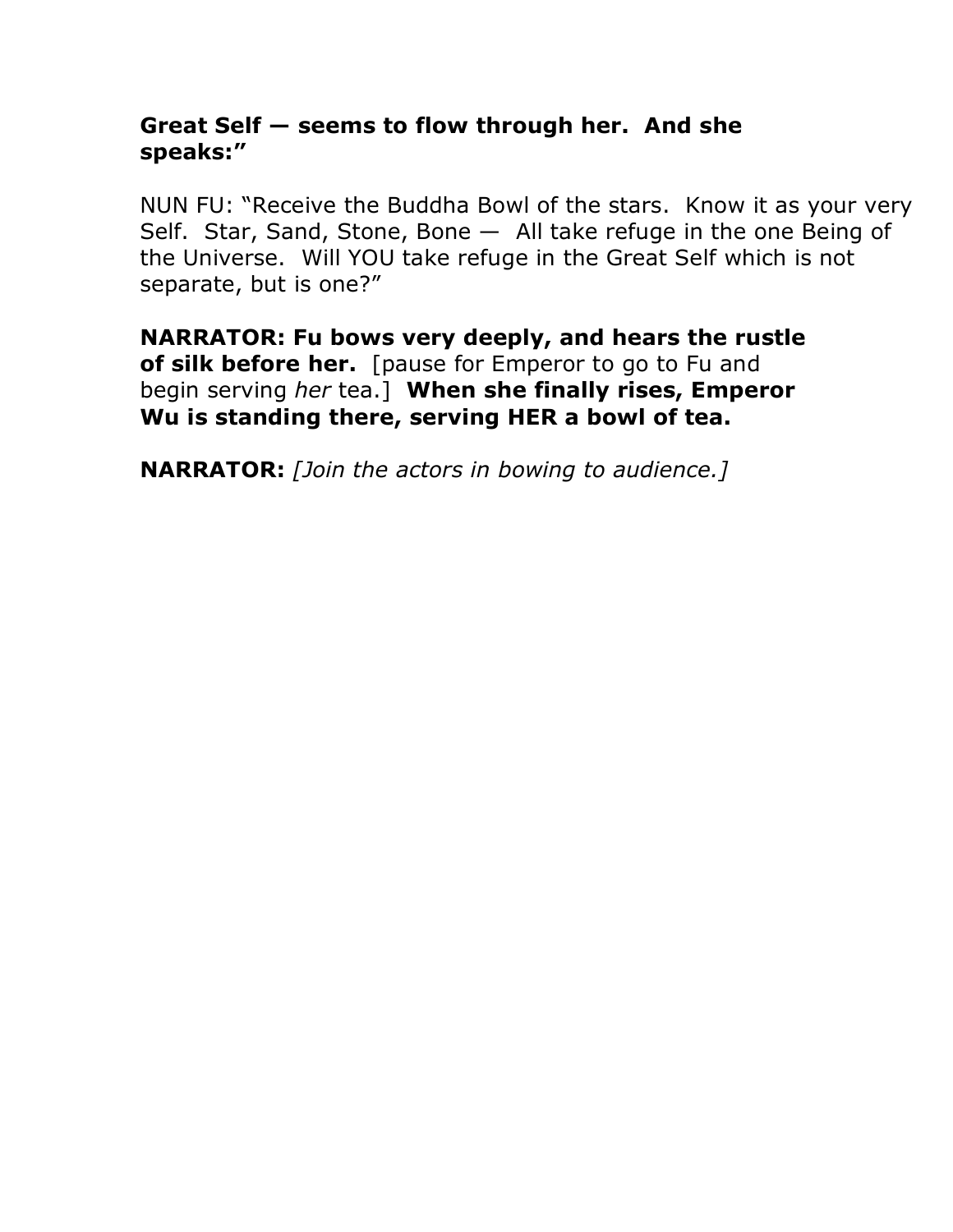## **A Great Story Parable**

## *NUN FU role (a Buddhist nun)*

**NUN FU: Your part is all marked in BOLD type.**  *Remember to read loud enough for all to hear. Even though you are interacting with Emperor (and, later, with Teacher), remember to often turn your head toward the audience while speaking. Relax and enjoy. If you lose your way, the narrator will prompt you. Mistakes are to be expected! You actually have very little to say. Mostly, you are acting out what the narrator says you are doing. So when you see a long section with no bold, stop looking at your script and just ACT how the narrator says you are acting.* 

*BEGIN by standing on stage facing Emperor Wu, about five feet apart, side to the audience.*

NARRATOR: Once upon a time . . .

EMPEROR WU: [drinking tea from bowl] "Ahhhhhhh!

NARRATOR: This special bowl became his "Buddha Bowl." One day a nun from the nearby monastery was serving the emperor his tea.

## **NUN FU: [Bow, s***tep toward the Emperor, bow again, and prepare to serve him tea.***]**

NARRATOR: Nun Fu was a rather dreamy Buddhist nun. On this particular day, while pouring tea, she spilled a few drops on the emperor's hand.

## **NUN FU: [***Spill tea; look horrified at floor***]**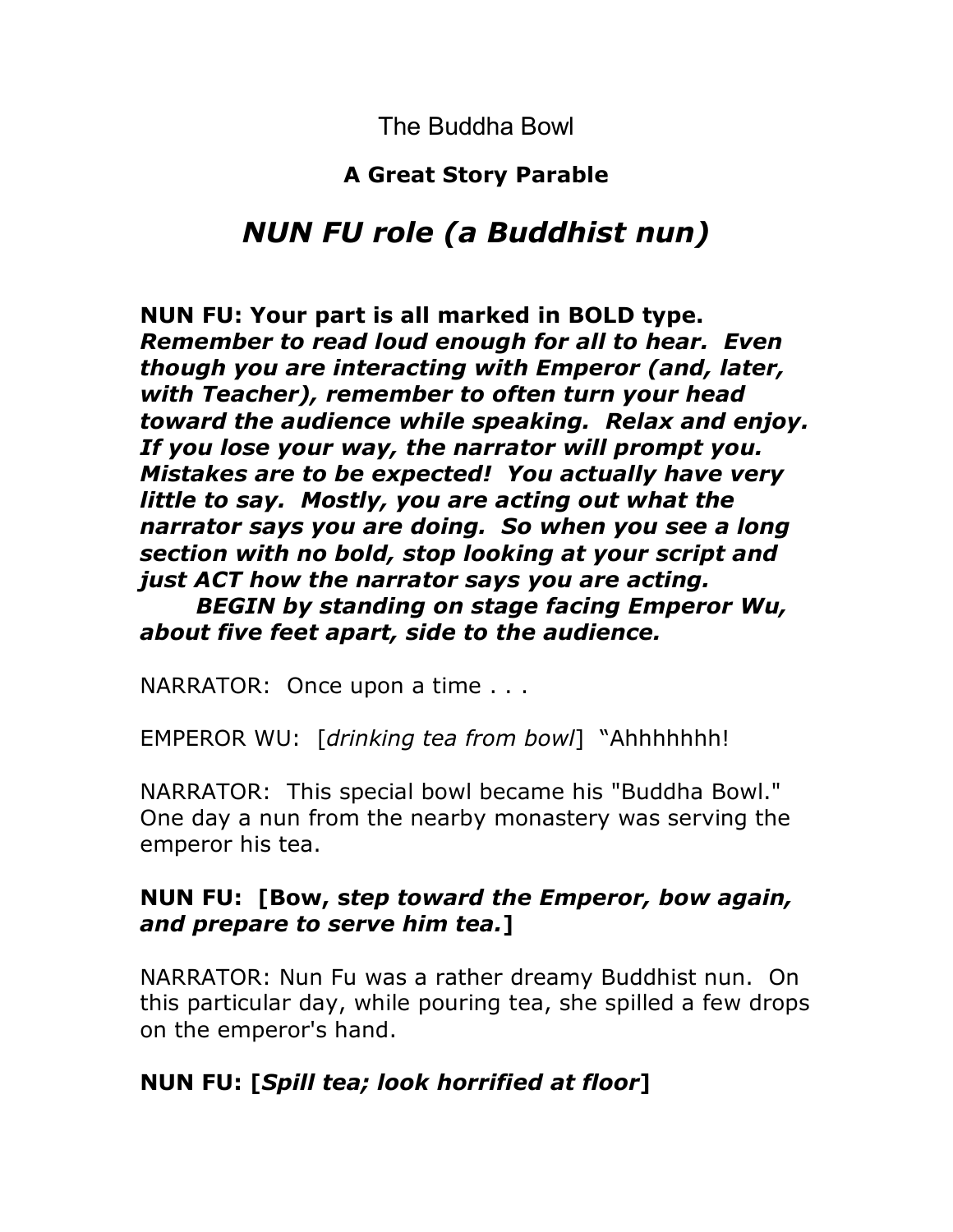EMPEROR: "Aaargh!"

NARRATOR: The hot liquid burned. The bowl fell from the Emperorís hands, shattering into numberless pieces. Fu stared at the white bone bits on the black stone floor. Then she became strangely calm, entranced by the sight.

**NUN FU:** [*calmly, to oneself, while WAVING ARM toward broken bits on floor*] **"Like stars strewn through the night sky."**

NARRATOR: Then she heard Emperor Wu shouting.

EMPEROR WU: "My precious Buddha bowl, gone, because of your clumsiness!"

NARRATOR: Fu looked up and met the emperor's angry gaze.

EMPEROR WU: "You must find me another or I will have YOUR skull, Nun Fu!"

NARRATOR: Emperor Wu kicked aside the bits of broken skull, and then stormed out.

## **NUN FU: [***Circle away, and then come toward teacher, who has just entered stage.***]**

NARRATOR: Fu quietly returned to her monastery. She approached her teacher's door, and knocked three times as prescribed.

## **NUN FU: [***Knock 3 times.***]**

TFACHFR: "Fnter."

NARRATOR: Nun Fu entered, and bowed before her teacher.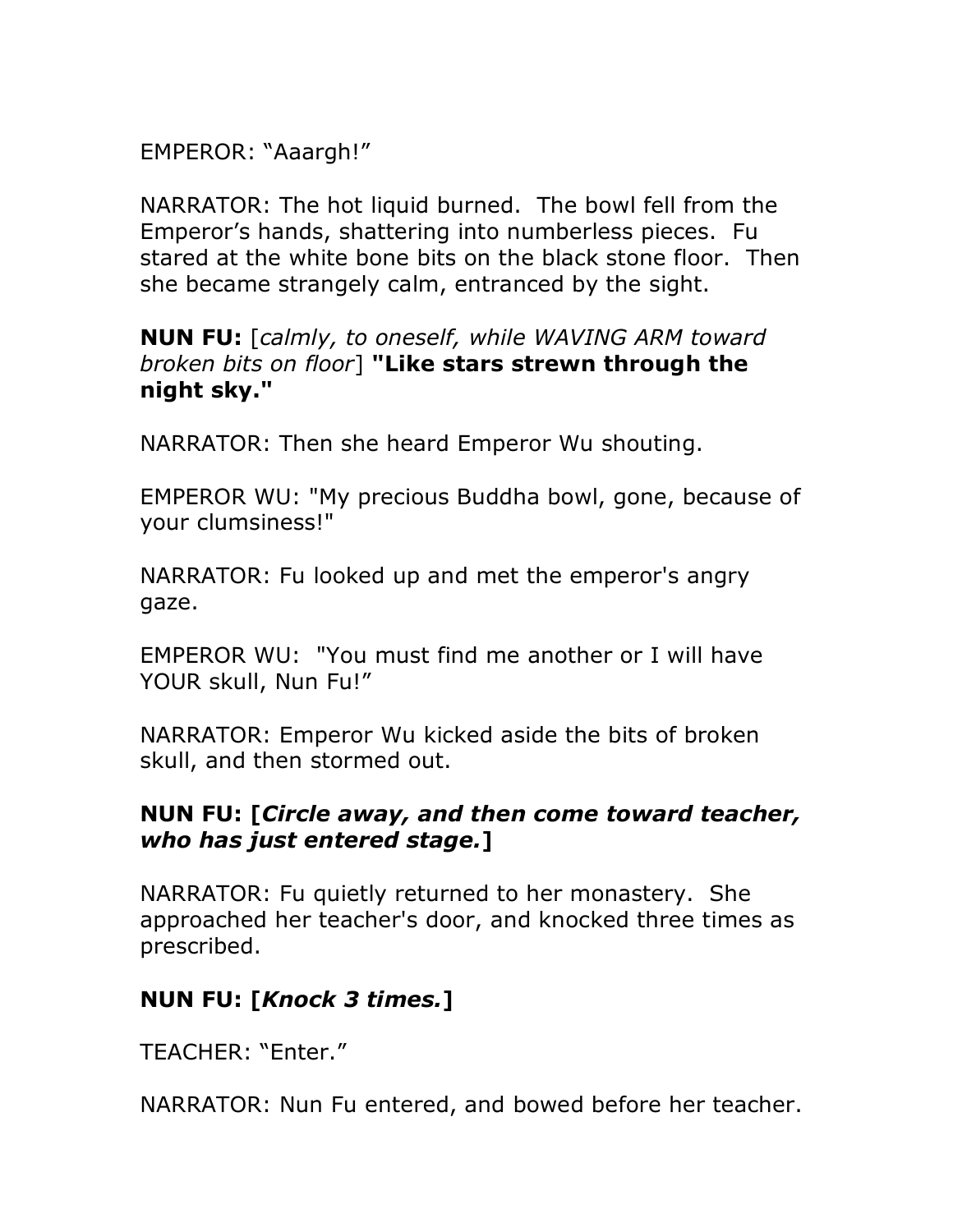## **NUN FU: [***Enter humbly, bow, and begin mouthing and softly gesturing as if you are explaining your predicament.***]**

NARRATOR: Nun Fu told of her predicament. When she finished speaking, the two nuns bowed to one another and entered into silence. Then the teacher spoke a koan for Fu:

TEACHER: "FIND YOUR GREAT SELF. THE BUDDHA BOWL OF THE STARS [*point upward*] SHALL APPEAR FOR YOU TO USE AT WILL."

NARRATOR: Fu bowed and left. The koan rang in her ears.

**NUN FU:** [*Walk slowly in circles, repeating to self:*] "**Find your great self. The Buddha Bowl of the stars shall appear for you to use at will. . . . Find your great self. The Buddha Bowl of the stars shall appear for you to use at will.**" [*Keep concentrating and circling, and move your mouth and gesture hands as if you are still repeating the koan.*]

NARRATOR: As Nun Fu repeated the koan, the words echoed within her skull. They reverberated through her bones.

## **NUN FU: [***Walk away again and return, now at monastery garden. Stop looking at script, and just do what you hear narrator saying you do.]*

NARRATOR: The Emperor's official tea ceremony was to be held at the next full moon, almost two weeks away. When Fu went into the monastery garden that first evening, she saw the white sliver of the new moon appear in the west as the sun was setting. She stayed in the garden long into the night, gazing at the stars, while turning the simple words of her teacher over and over in her mind.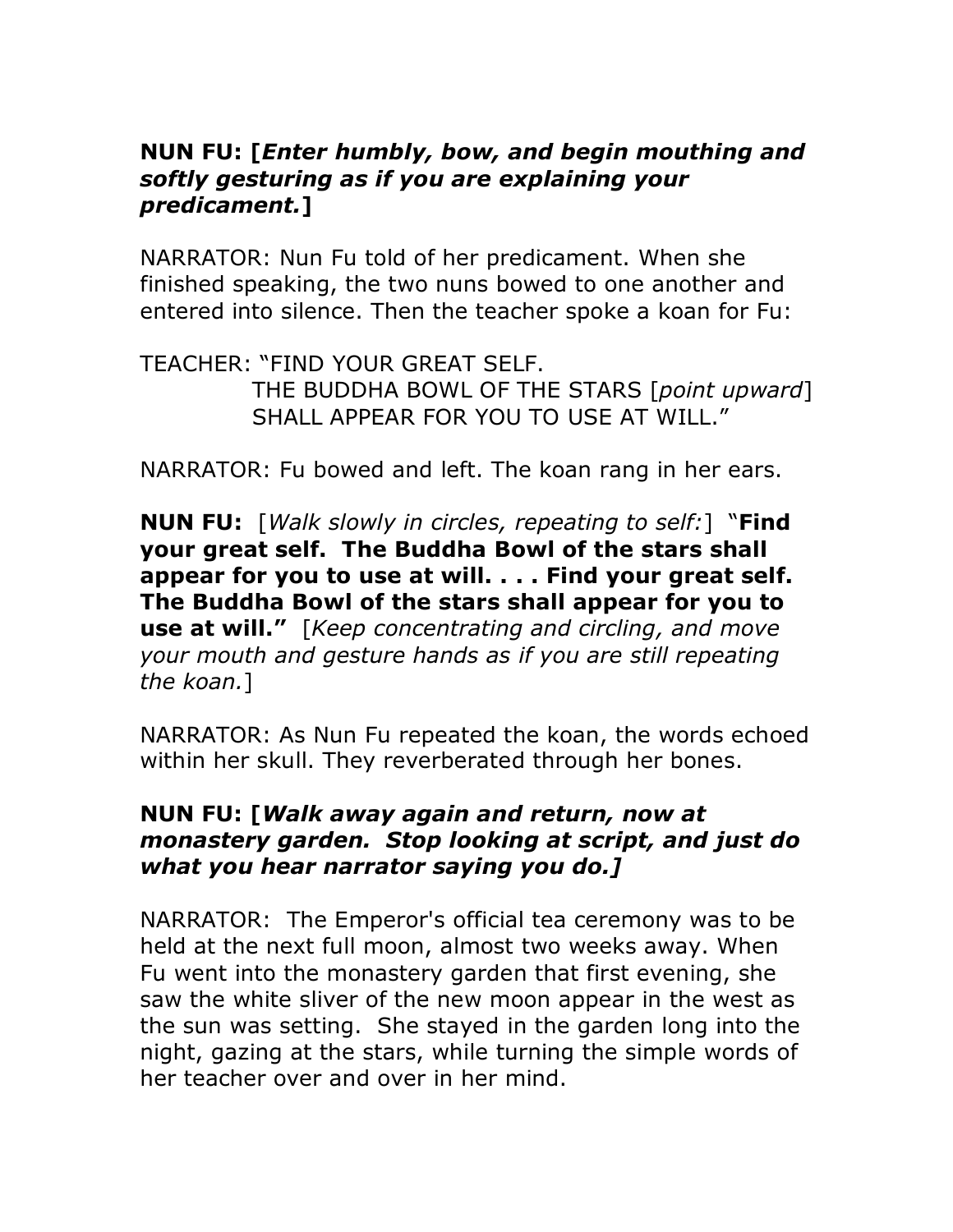Each evening for the next twelve days, Fu went into the garden, where she watched the stars appear while breathing her koan into her very bones.

 By day Nun Fu was assigned to work in the little Zen garden. There she raked patterns into the sand around the carefully placed rocks. Sunlight glinted off the myriad bits of at her feet. Suddenly, while looking at the stones at her feet, she paused her raking and exclaimed . . .

#### **NUN FU:** [*look down and sweep hand*] **"Daytime stars! All around me, daytime stars!î** *[Do what narrator says.]*

NARRATOR: Each evening Fu watched the night-time stars appear and scatter themselves into deep space. Breathing in the dark, meditating without end, she surrendered herself to the koan. The simple words were taking her deeper and deeper into the emptiness of space, to the time before the light of stars was born.

**NUN FU:** [*Speak slowly, looking up at sky as often as you can, holding one arm skyward.]*

## ì**Body and mind dropping off into astonishing Radiance...**

## **Everything arising together out of that Radiance...**

## The Starburst breaking open the wonder of the Universe...<sup>"</sup>

**NUN FU:** [*face audience, close eyes, and swoon into reverie as narrator speaks, then do what narrator says.*]

NARRATOR: Fu herself became this Vastness. She became Vastness watching Itself unfold. Fu was light and air and water and earth. She became the Universe of stones and bones, of sunshine and sand.

The days and nights pass. It is now full moon day. Fu prepares for meeting the Emperor by shaving her head.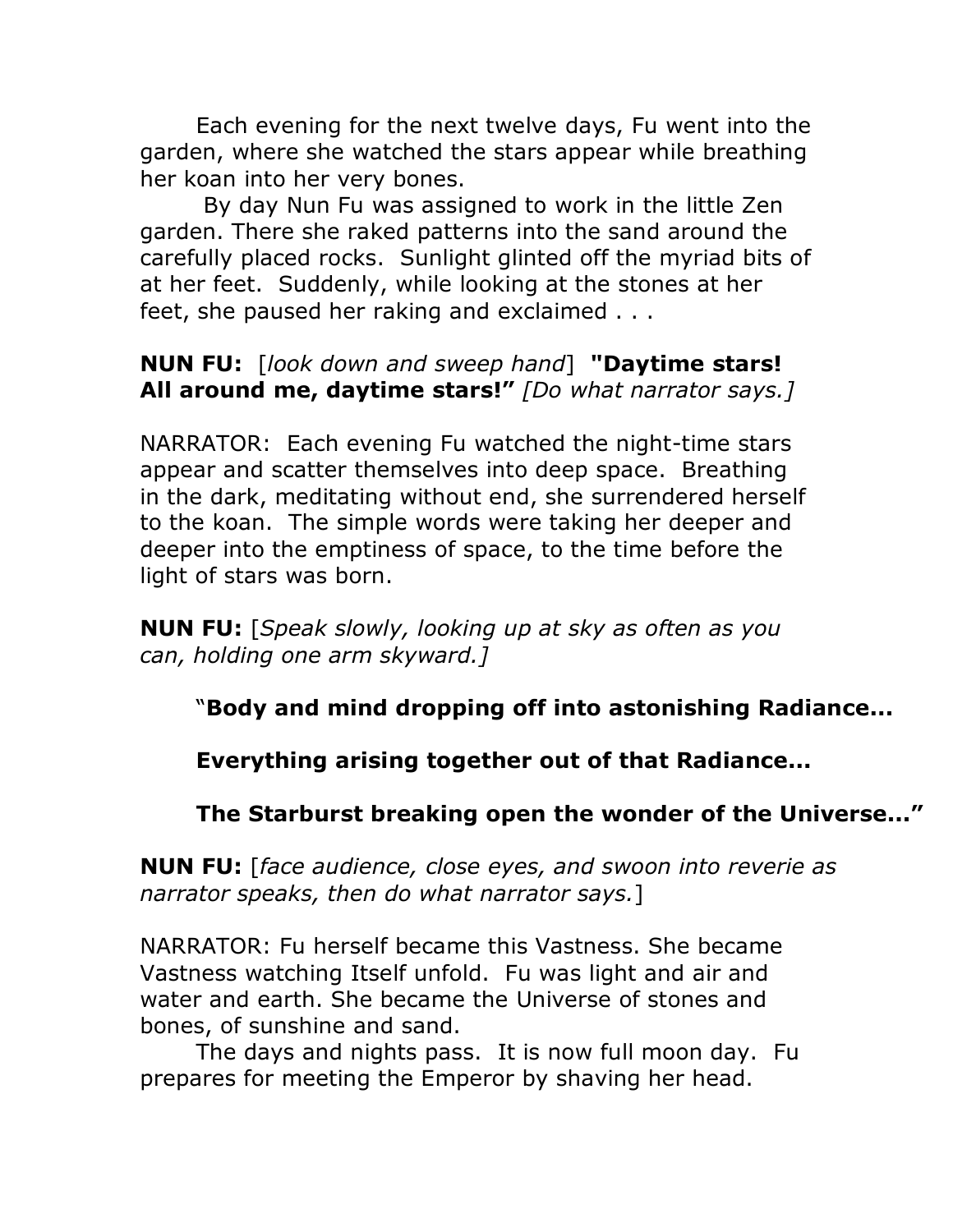Fu softly touched her smooth round skull. One final time, she speaks her koan:

**NUN FU: "Find your Great Self. The Buddha Bowl of the stars shall appear for you to use at will."** [go to edge of stage; listen carefully to narrator for how to act for rest of play; for you have only one more line to speak, but a lot of acting to do. Use your script only to read that line.]

NARRATOR: "The sun is now setting. It is time for Nun Fu to return to Emperor Wu's palace and prepare for the tea ceremony.

 Emperor Wu comes to the tea ceremony wearing his finest silks.

 The Emperor welcomes his noble guests. Then he holds out his hand, waiting for the new Buddha Bowl to be placed upon it.

Nun Fu appears at the entrance with one hand clenched at her belly, keeping her head bowed. With small steps, she approaches the Emperor, coming to stand before him. The room is silent, tense. Everyone is waiting. Suddenly she flings open her fingers. Sand scatters across the floor. At that moment the light of the full moon shines through the eastern window onto the black stone floor. The sand glistens as brightly as stars in the night sky.

Fu rises to her full height, and looks straight into the Emperor's eyes. A power  $-$  the power of her Great Self  $$ seems to flow through her. And she speaks:"

## **NUN FU: "Receive the Buddha Bowl of the stars. Know it as your very Self. Star, Sand, Stone, Bone: all take refuge in the one Being of the Universe. Will YOU take refuge in the Great**  Self which is not separate, but is one?"

NARRATOR: Fu bows very deeply, and hears the rustle of silk before her. When she finally rises, Emperor Wu is standing there, serving HER a bowl of tea.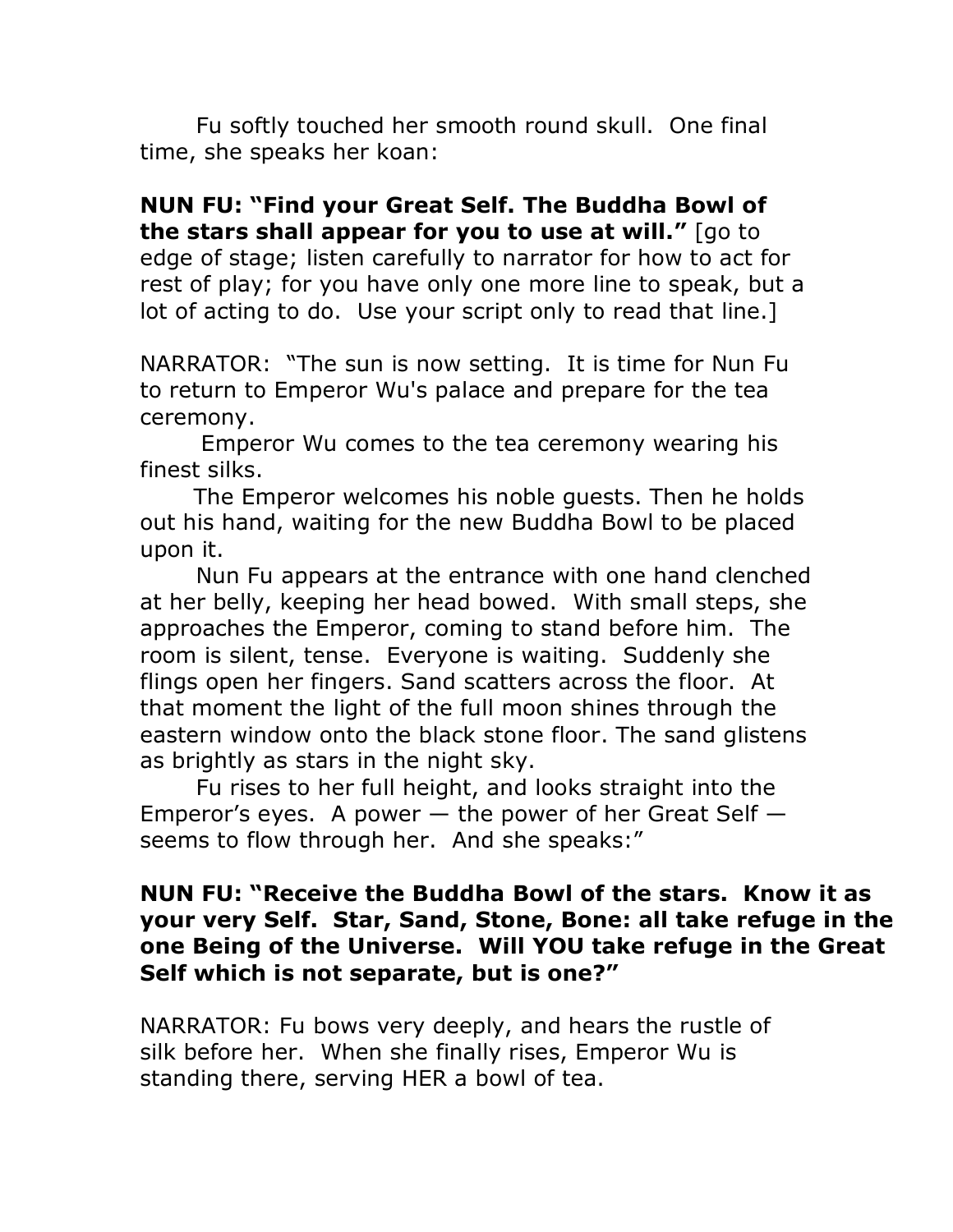**NUN FU: [***Rise from your low bow, receive tea from Emperor, then bow slightly again.***]** 

**[The end. All characters bow to audience.]**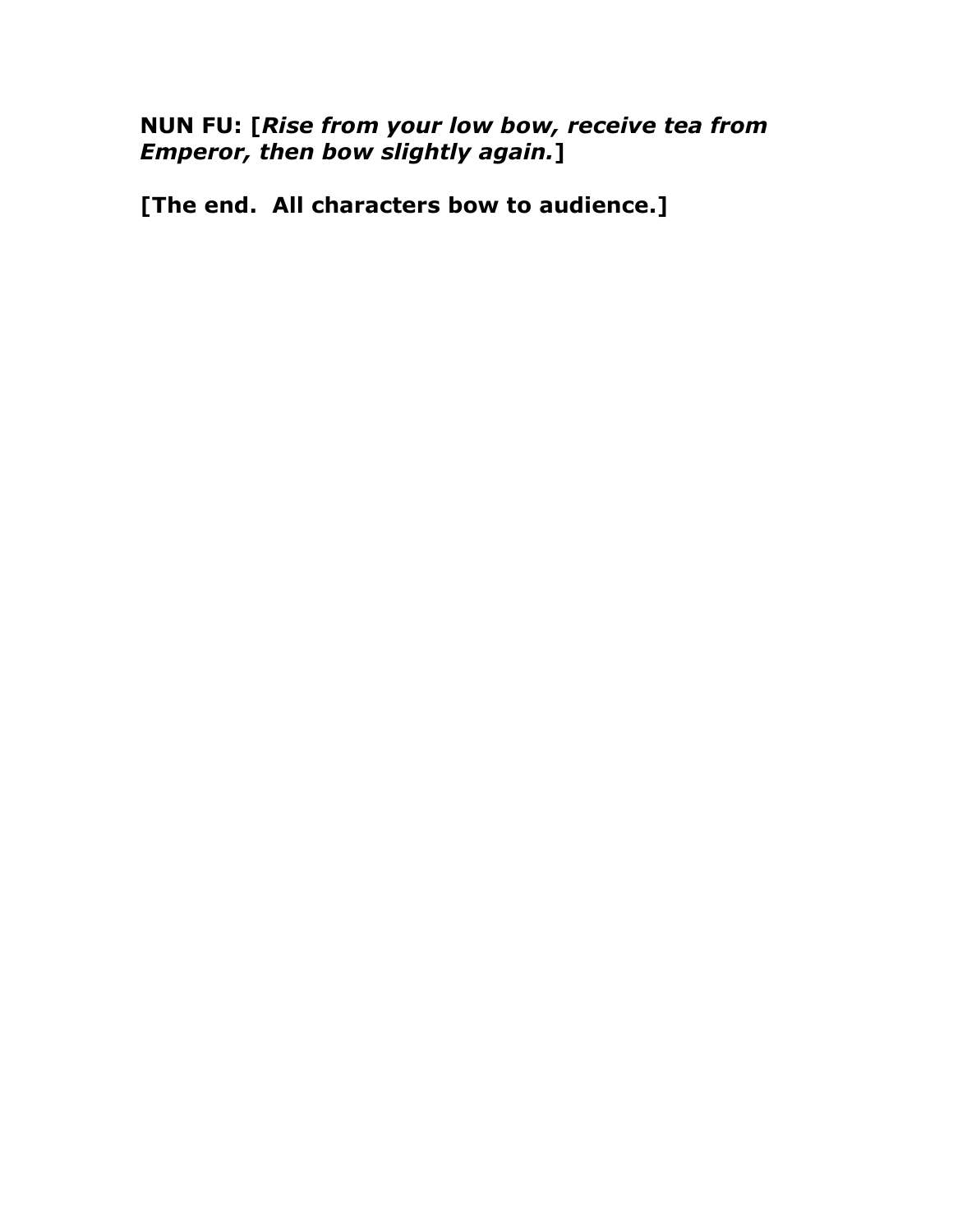## **A Great Story Parable**

## *EMPEROR WU role*

## **EMPEROR WU: Your part is all marked in BOLD type.**

*Remember to read loud enough for all to hear. Relax and enjoy. If you lose your way, the narrator will prompt you. Mistakes are to be expected!* 

*You actually have very little to say. You are on at the beginning and then again at the end. In between, you can take a seat off-stage.* 

*Even when on-stage, you are mostly acting out what the narrator says you are doing.* 

## *BEGIN by standing on stage facing Emperor Wu, about five feet apart, side to the audience.*

NARRATOR: Once upon a time, there was a mighty emperor. Emperor Wu had an ancient treasure that he valued above all his many possessions. This was a bowl made from the skull of a revered Buddhist master. Whenever Emperor Wu drank tea from the delicate polished skull, he felt at one with the wisdom of the ages.

## **EMPEROR WU:** [drinking tea from bowl] "Ahhhhhhh!

NARRATOR: This special bowl became his "Buddha Bowl." One day a nun from the nearby monastery was serving the emperor his tea. Nun Fu was a rather dreamy Buddhist nun. On this particular day, while pouring tea, she spilled a few drops on the emperor's hand.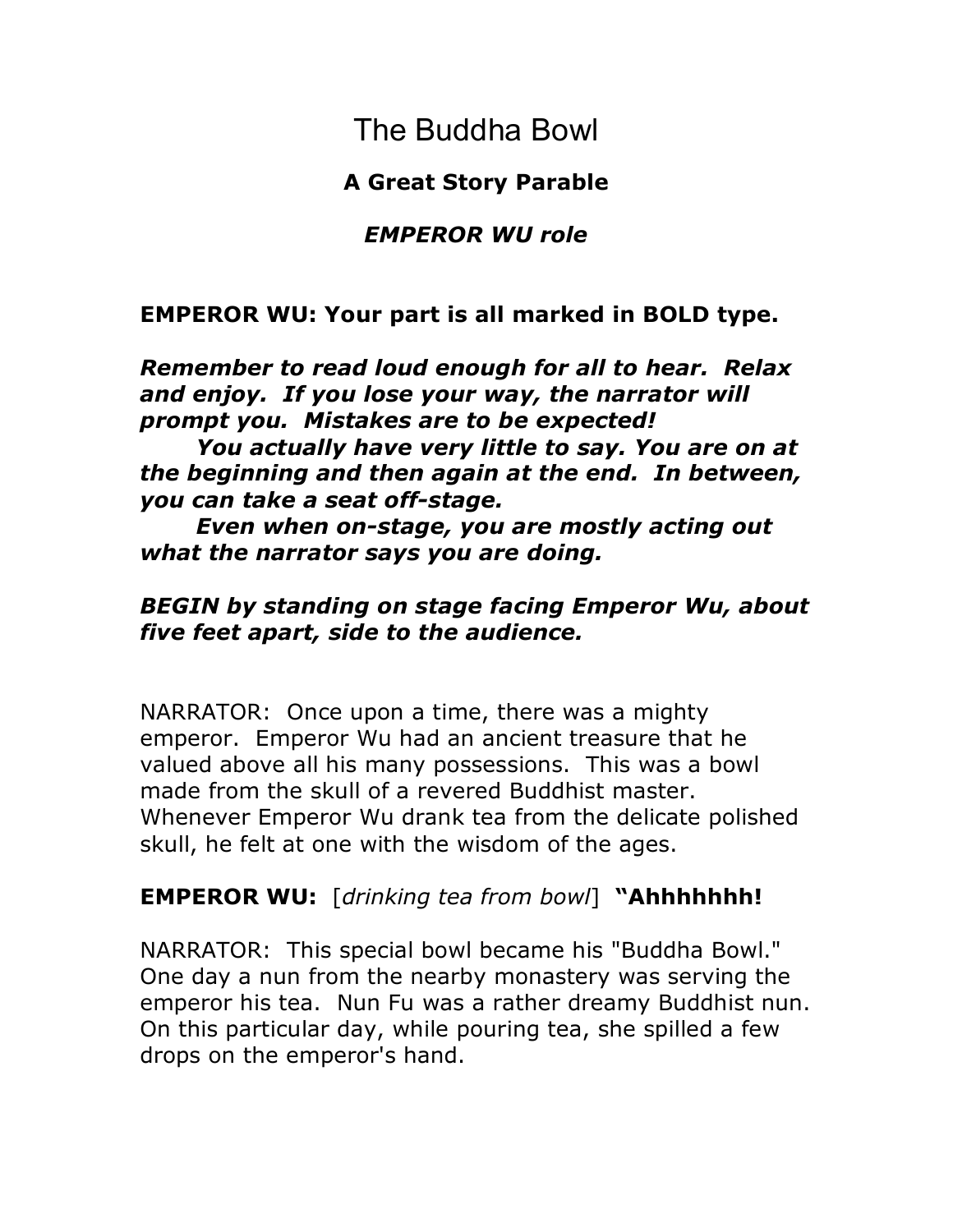**EMPEROR:** [*recoil burnt hand, drop bowl*] "Aaargh!"

NARRATOR: The hot liquid burned. The bowl fell from the Emperorís hands, shattering into numberless pieces. Fu stared at the white bone bits on the black stone floor. Then she became strangely calm, entranced by the sight.

NUN FU: "Like stars strewn through the night."

NARRATOR: Then she heard Emperor Wu shouting.

**EMPEROR WU:** [*point angrily at Nun Fu:*] **"My precious Buddha bowl, gone, because of your clumsiness!"** 

NARRATOR: Fu looked up and met the emperor's angry gaze.

**EMPEROR WU: "You must find me another or I will have YOUR skull, Nun Fu!"** [*Now, KICK at the broken bits of skull, then angrily LEAVE the stage]* 

**EMPEROR WU (offstage): [***A LONG PART OF THE SCRIPT CONTINUES HERE WITHOUT YOU, SO SIT DOWN, AND THEN START TO GET READY TO RETURN TO STAGE WHEN NUN FU SHAVES HER HEAD. SKIM BELOW AND NOTICE THAT YOU CAN ENTER STAGE THIS FINAL TIME WITHOUT YOUR SCRIPT, BECAUSE YOU SAY NOTHING. YOU SIMPLY ACT AS THE NARRATOR DESCRIBES YOUR ACTING. Note that at the very end, you are deferentially serving Nun Fu a bowl of tea.***]**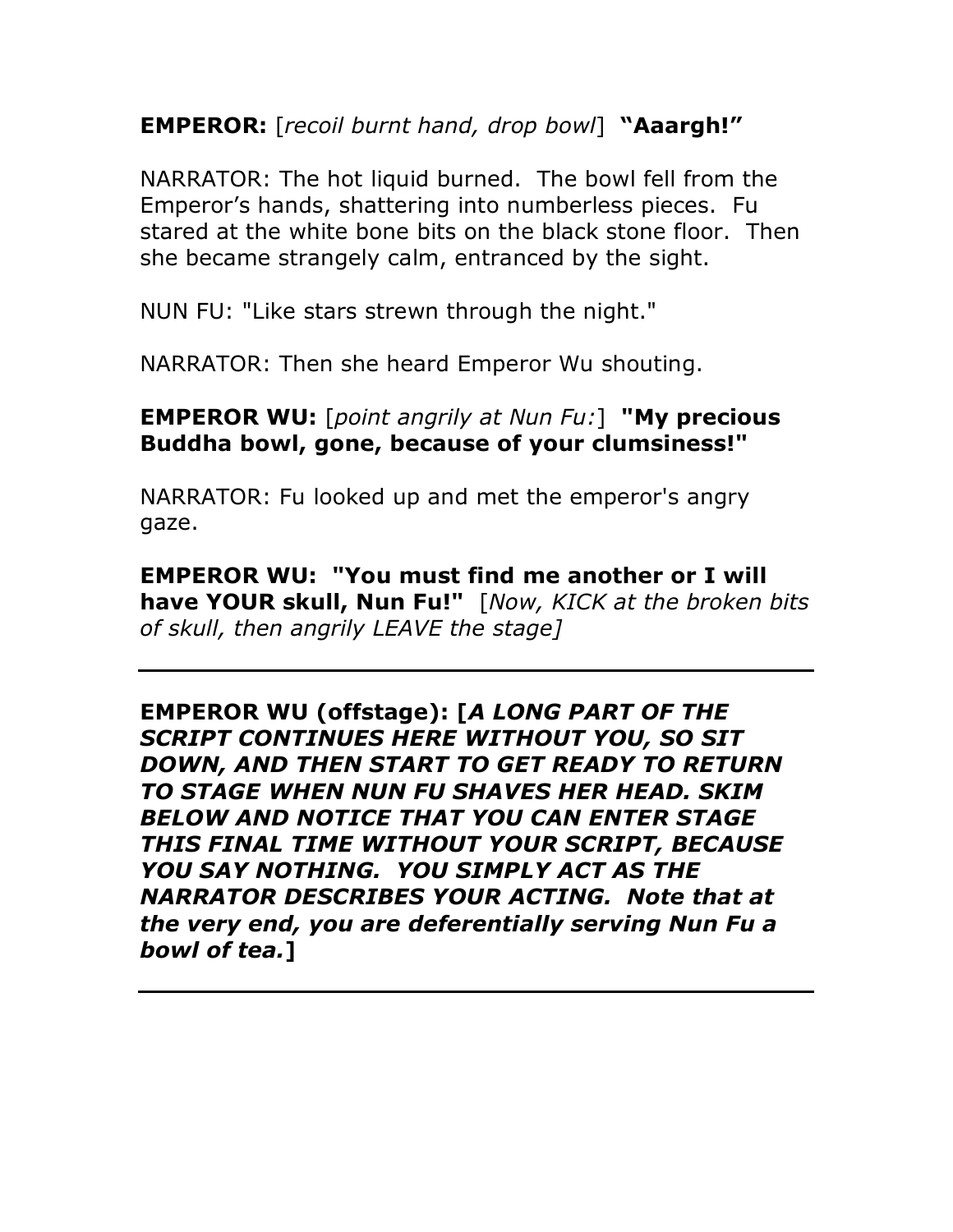LAST PART WHERE THE EMPEROR ENTERS:

NARRATOR: "The sun is now setting. It is time for Nun Fu to return to Emperor Wu's palace and prepare for the tea ceremony.

 Emperor Wu comes to the tea ceremony wearing his finest silks.

 The Emperor welcomes his noble guests. Then he holds out his hand, waiting for the new Buddha Bowl to be placed upon it.

Nun Fu appears at the entrance with one hand clenched at her belly, keeping her head bowed. With small steps, she approaches the Emperor, coming to stand before him. The room is silent, tense. Everyone is waiting. Suddenly she flings open her fingers. Sand scatters across the floor. At that moment the light of the full moon shines through the eastern window onto the black stone floor. The sand glistens as brightly as stars in the night sky.

Fu rises to her full height, and looks straight into the Emperor's eyes. A power  $-$  the power of her Great Self  $$ seems to flow through her. And she speaks:"

NUN FU: "Receive the Buddha Bowl of the stars. Know it as your very Self. Star, Sand, Stone, Bone  $-$  All take refuge in the one Being of the Universe. Will YOU take refuge in the Great Self which is not separate, but is one?"

NARRATOR: Fu bows very deeply, and hears the rustle of silk before her. When she finally rises, Emperor Wu is standing there, serving HER a bowl of tea.

## **EMPEROR WU:** *[Bow to one another, then in unison to audience.]*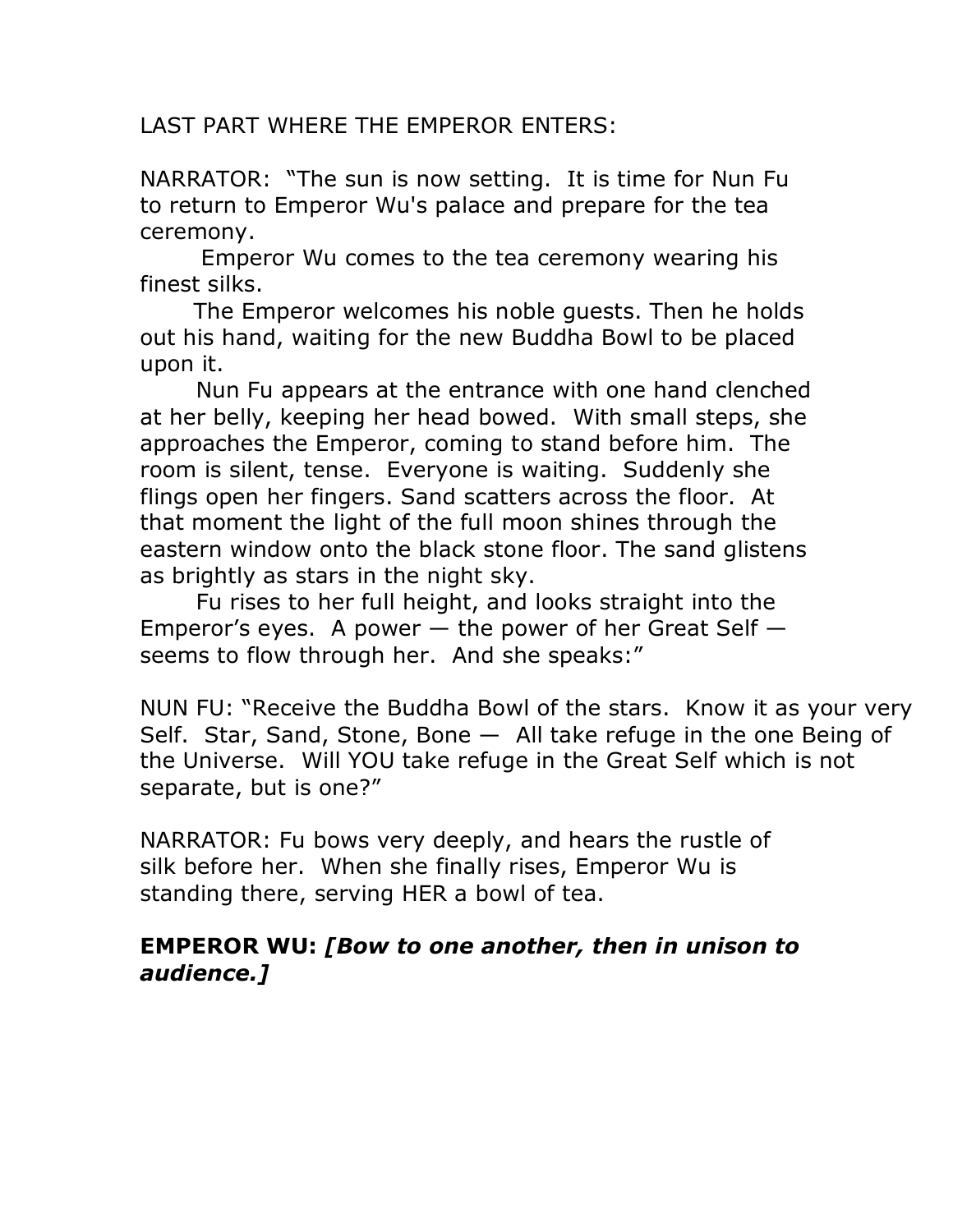## **A Great Story Parable**

## *ZEN TEACHER role*

## **TEACHER: Your part is all marked in BOLD type.**

*Remember to read loud enough for all to hear. Because you have only a short dialogue with nun Fu about 1/4 of the way through the play, begin by sitting in a chair alongside the stage, and then exit to that chair to watch the remainder of the play.* 

**When you eventually enter the stage, stand with your side to audience, waiting for Fu to knock on your door. Even though you are speaking to Fu, you may wish to turn your head toward audience occasionally so they can see you saying the words, and so they can best hear you.** 

## **You will know to enter the stage when you hear this happening:**

EMPEROR WU: "You must find me another or I will have YOUR skull, Nun Fu!"

NARRATOR: Emperor Wu kicked aside the bits of broken skull, and then stormed out.

## **TEACHER:** *[Enter stage, as the Emperor exits.]*

NARRATOR: Fu quietly returned to her monastery. She approached her teacher's door, and knocked three times as prescribed.

**TEACHER: "Enter, my child."** [When Fu enters and bows, *bow your head too, then gesture softly for her to speak.*]